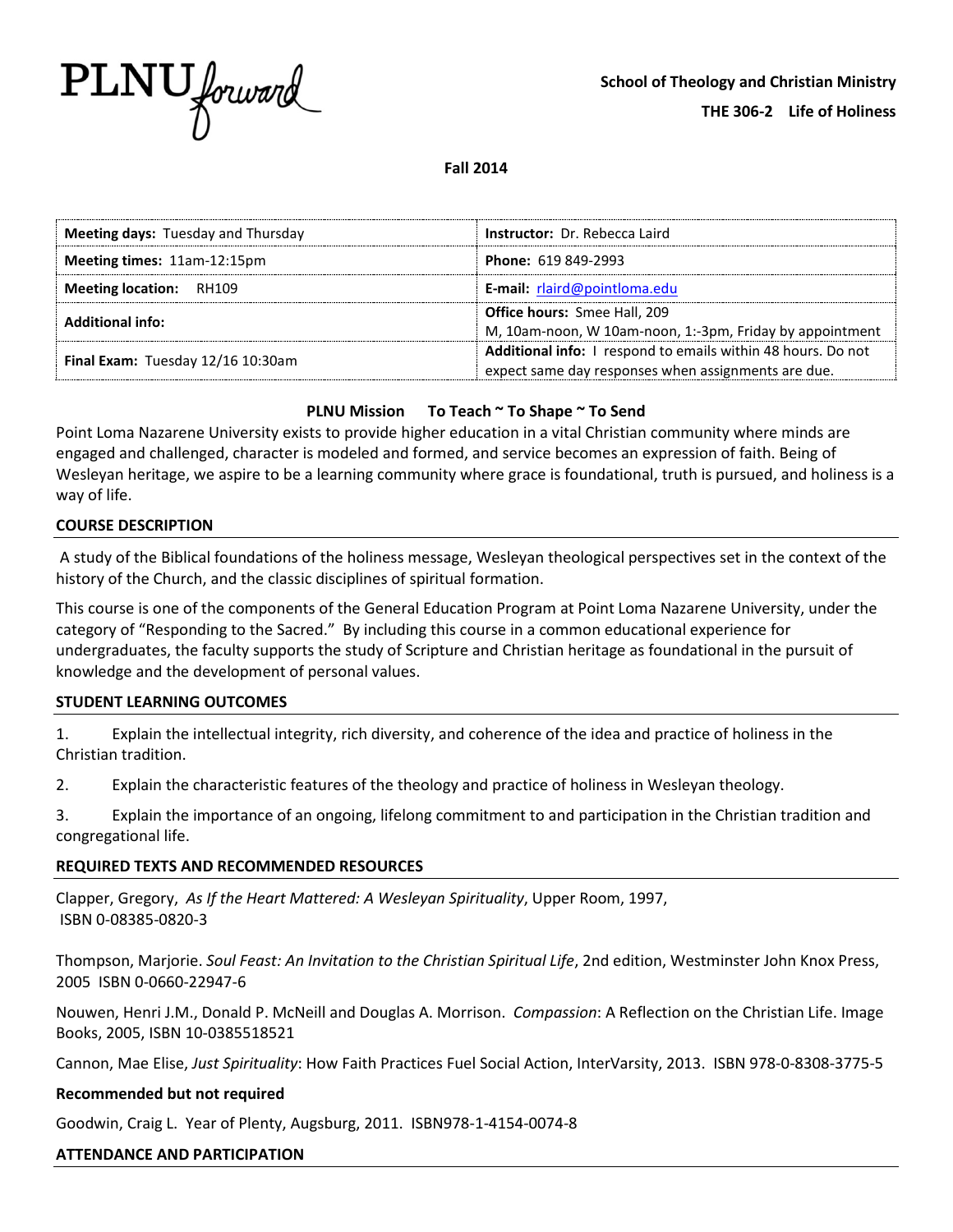Regular and punctual attendance at all classes is considered essential to optimum academic achievement. If the student is absent from more than 10 percent of class meetings, the faculty member has the option of filing a written report which may result in de-enrollment. If the absences exceed 20 percent, the student may be de-enrolled without notice. If the date of de-enrollment is past the last date to withdraw from a class, the student will be assigned a grade of W or WF consistent with university policy in the grading section of the catalog. See [Academic Policies](http://www.pointloma.edu/experience/academics/catalogs/undergraduate-catalog/point-loma-education/academic-policies) in the undergrad student catalog. **At 4 non-excused absences, 20 points per absence will be deducted from the final grade. At 6 absences you will be de-enrolled.**

## **INCOMPLETES AND LATE ASSIGNMENTS**

All assignments are to be submitted/turned in by the beginning of the class session when they are due—including assignments posted in Canvas. **10% of points possible is deducted for each late day. Assignments will not be accepted more than 5 days late.** 

#### **ACADEMIC DISHONESTY**

Students should demonstrate academic honesty by doing original work and by giving appropriate credit to the ideas of others. As stated in the university catalog, "Academic dishonesty is the act of presenting information, ideas, and/or concepts as one's own when in reality they are the results of another person's creativity and effort. Such acts include plagiarism, copying of class assignments, and copying or other fraudulent behavior on examinations. A faculty member who believes a situation involving academic dishonesty has been detected may assign a failing grade for a) that particular assignment or examination, and/or b) the course." Se[e Academic Policies](http://www.pointloma.edu/experience/academics/catalogs/undergraduate-catalog/point-loma-education/academic-policies) in the undergrad student catalog.

#### **ACADEMIC ACCOMMODATIONS**

While all students are expected to meet the minimum academic standards for completion of this course as established by the instructor, students with disabilities may require academic accommodations. At Point Loma Nazarene University, students requesting academic accommodations must file documentation with the [Disability Resource Center](http://www.pointloma.edu/experience/offices/administrative-offices/academic-advising-office/disability-resource-center) (DRC), located in the Bond Academic Center. Once the student files documentation, the Disability Resource Center will contact the student's instructors and provide written recommendations for reasonable and appropriate accommodations to meet the individual needs of the student. See [Academic Policies](http://www.pointloma.edu/experience/academics/catalogs/undergraduate-catalog/point-loma-education/academic-policies) in the undergrad student catalog.

#### **FERPA POLICY**

In compliance with federal law, neither PLNU student ID nor social security number should be used in publically posted grades or returned sets of assignments without student written permission. This class will meet the federal requirements by posting grades on Canvas. Papers returned in class will be handed back by the professor. Students need to contact the professor for returned papers if they miss the class in which they were returned.

#### **COPYRIGHT POLICY**\_\_\_\_\_\_\_\_\_\_\_\_\_\_\_\_\_\_\_\_\_\_\_\_\_\_\_\_\_\_\_\_\_\_\_\_\_\_\_\_\_\_\_\_\_\_\_\_\_\_\_\_\_\_\_\_\_\_\_\_\_\_\_\_\_\_\_\_\_\_\_\_\_\_\_\_\_\_\_\_\_\_

Point Loma Nazarene University, as a non-profit educational institution, is entitled by law to use materials protected by the US Copyright Act for classroom education. Any use of those materials outside the class may violate the law.

#### **FINAL EXAMINATION POLICY**

Successful completion of this class requires taking the final examination **on its scheduled day**. The final examination schedule is posted on the [Class Schedules](http://www.pointloma.edu/experience/academics/class-schedules) site. No requests for early examinations or alternative days will be approved.

#### **USE OF TECHNOLOGY**

Point Loma Nazarene University encourages the use of technology for learning, communication, and collaboration. It is the responsibility of the student to become familiar with and check Canvas often.

#### **ASSESSMENT AND GRADING**

| <b>Assignments</b>       | <b>Points Possible</b> |
|--------------------------|------------------------|
| Attendance/Participation |                        |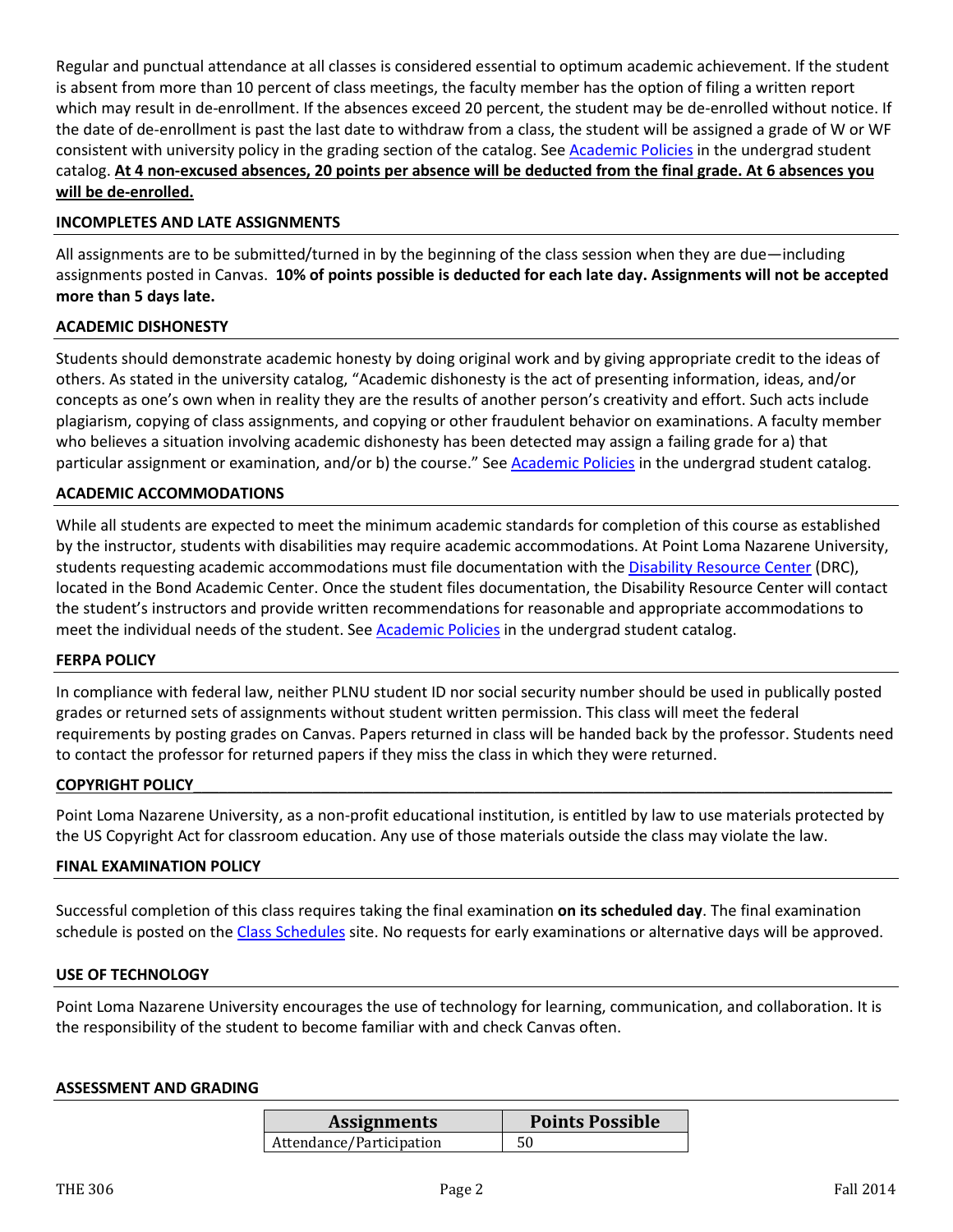| Class Worksheets/Inclass<br>writing | 50                                               |
|-------------------------------------|--------------------------------------------------|
| 3 Quizzes                           | 60                                               |
| D-board Service response            | 20                                               |
| Lectio Divina Exercise              | 20                                               |
| Prayer of Examen Exercise           | 20                                               |
| Lectio in Nature Exercise           | 20                                               |
| Rule of Life Exercise and           | 20                                               |
| Reflection                          |                                                  |
| Holiness Manifesto                  | 20                                               |
| <b>Group Presentation</b>           | 70 (50 for group, 20 for<br>individual write up) |
| Observation of Worship Service      | 70                                               |
| Paper                               |                                                  |
| Midterm Exam                        | 100                                              |
| Final Exam                          | 100                                              |
| TOTAL                               | 600                                              |

All assignments are to be turned in via Canvas unless otherwise indicated.

| <b>POINTS</b> | <b>GRADE</b> |
|---------------|--------------|
| 94-100%       | A            |
| 90-93%        | A-           |
| 87-89%        | $B+$         |
| 83-86%        | B            |
| 80-82%        | $B -$        |
| 77-79%        | $C+$         |
| 73-76%        | C            |
| 69-72%        | $C -$        |
| 66-68%        | D+           |
| 63-66%        | D            |
| 60-62%        | $D -$        |
| Below 60%     | F            |

Grading

# **COURSE SCHEDULE AND ASSIGNMENTS**

| <b>Weekly Theme</b>          | Tuesday                  | Thursday                 | <b>Additional</b>   |
|------------------------------|--------------------------|--------------------------|---------------------|
|                              | <b>Class Assignments</b> | <b>Class Assignments</b> | <b>Instructions</b> |
| <b>1 Class Introductions</b> |                          | 9/4                      | Worksheets will     |
|                              |                          | Syllabus Overview        | be available in     |
|                              |                          | Genesis 1, Isaiah 6,     | class and on        |
|                              |                          | Ps. 99                   | Canvas. Post        |
|                              |                          |                          | your haiku to       |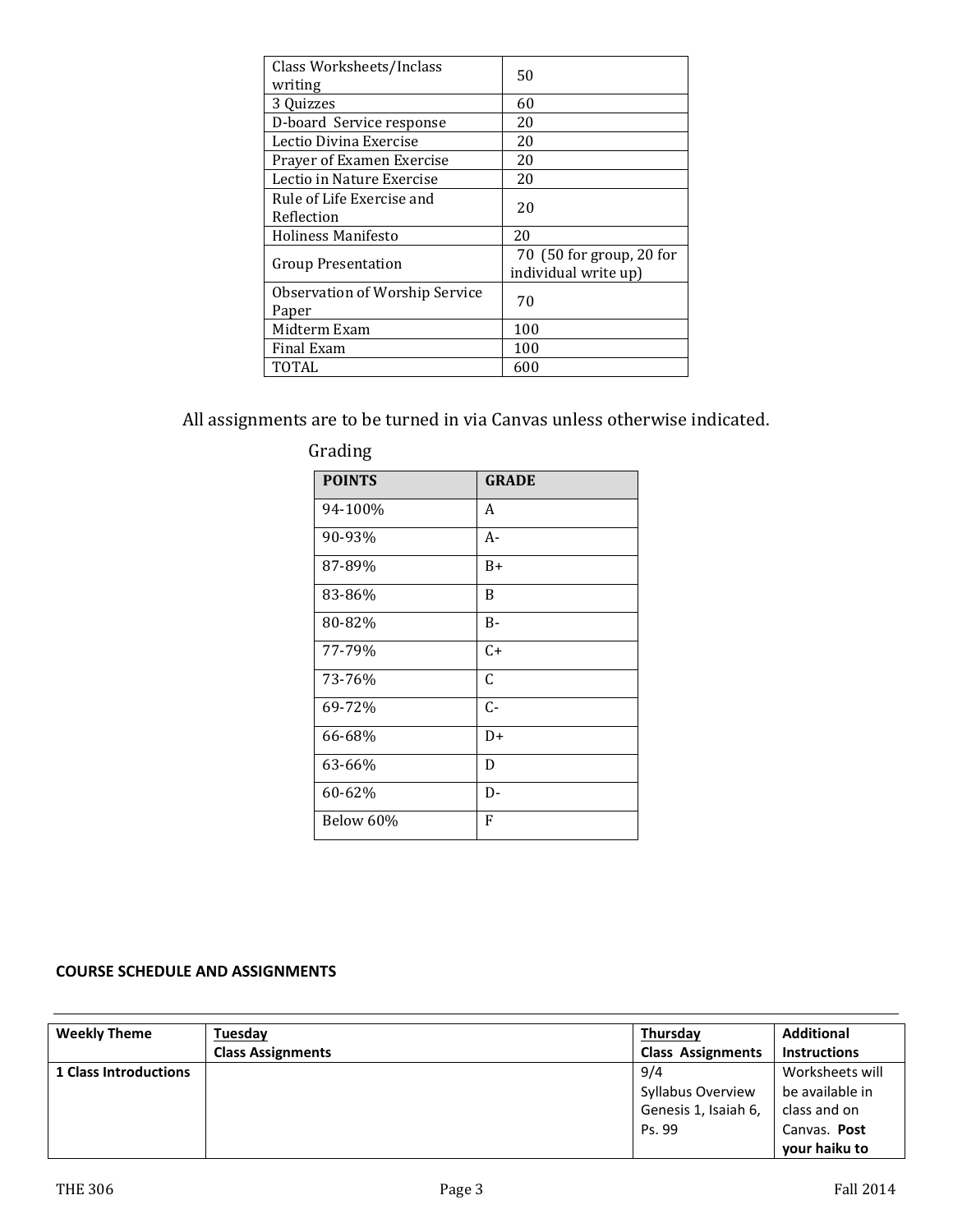|                                |                                                                  |                                             | Canvas after the                        |
|--------------------------------|------------------------------------------------------------------|---------------------------------------------|-----------------------------------------|
|                                |                                                                  |                                             | first class.                            |
| 2 The Holiness of God          | 9/9                                                              | 9/11<br>Prereading:                         |                                         |
|                                | Prereading: Scriptural Holiness by Michael Lodahl (on Canvas)    | Holiness and                                |                                         |
|                                | Turn in Holiness Haiku worksheet                                 | Kingdom: The                                |                                         |
|                                |                                                                  | Reign of God by                             |                                         |
|                                |                                                                  | Howard Snyder                               |                                         |
|                                |                                                                  | (found on Canvas)                           |                                         |
|                                |                                                                  | and the Gospel of                           |                                         |
|                                |                                                                  | Mark                                        |                                         |
|                                |                                                                  | Turn in Gospel of                           |                                         |
|                                |                                                                  | <b>Mark worksheet</b>                       |                                         |
| 3 The                          | 9/16                                                             | 9/18                                        | <b>Make plans for</b>                   |
| <b>Wesleyan/Holiness</b>       | Prereading: Streams of Living Water by Richard Foster (on        | Prereading: John                            | your two service                        |
| <b>Tradition</b>               | Canvas)                                                          | Wesley, Christian                           | hours now.                              |
|                                |                                                                  | History (on                                 | Service must be                         |
|                                | Take the Spiritual Type test: http://prayer-                     | Canvas)                                     | completed by                            |
|                                | center.upperroom.org/resources/quiz                              | and Clapper, Intro                          | $10/14$ when the                        |
|                                |                                                                  | and Chp. 1                                  | D-board posts are                       |
| 4 The                          | Bring your results to class with you.                            | 9/25 Quiz #1                                | due.)                                   |
| <b>Wesleyan/Holiness</b>       | 9/23<br>Prereading: Clapper Chps. 2-4                            | Prereading:                                 | You will be placed<br>into presentation |
| <b>Tradition</b>               | and Our Wesleyan Heritage (copy on Canvas                        | Clapper                                     | groups that will                        |
|                                | and: http://www.pointloma.edu/experience/academics/centers-      | Chp. 5                                      | meet throughout                         |
|                                | institutes/wesleyan-center/our-wesleyan-tradition )              |                                             | the semester.                           |
|                                |                                                                  | Turn in Religious                           |                                         |
|                                |                                                                  | <b>History worksheet</b>                    |                                         |
| <b>5 The Disciplined Life:</b> | 9/30                                                             | 10/2                                        | Instructions to all                     |
| <b>Spiritual Reading</b>       | Prereading: Thompson Chap 1-2                                    | Prereading:                                 | reflection                              |
|                                |                                                                  | Cannon, Intro and                           | exercises are                           |
|                                |                                                                  | Chp 3 on                                    | found on Canvas.                        |
|                                |                                                                  | Watchman Nee                                | Turn in the                             |
|                                |                                                                  |                                             | exercises via                           |
|                                |                                                                  | <b>Lectio Divina</b><br><b>Exercise Due</b> | Canvas prior to                         |
|                                |                                                                  |                                             | the class when<br>they are due.         |
| <b>6 The Disciplined Life:</b> | 10/7                                                             | 10/9                                        |                                         |
| Prayer                         | *Quiz #2                                                         | Prereading:                                 |                                         |
|                                | Prereading: Thompson                                             | Cannon, Chp 2                               |                                         |
|                                | Chp. 3                                                           |                                             |                                         |
|                                |                                                                  | <b>Bonhoeffer Group</b>                     |                                         |
|                                |                                                                  | Presentation                                |                                         |
| 7 The Disciplined Life:        | 10/14                                                            | 10/16                                       | The midterm                             |
| <b>Silence and Service</b>     | Prereading: Service by Richard Foster (on Canvas)                |                                             | exam next week<br>consists of           |
|                                | WILEY LECTURES: Plan to attend one of the lectures. Fill out the | Prereading:                                 | defining terms                          |
|                                | Lecture form found on Canvas for attendance                      | Cannon, Chp 1                               | and short answer                        |
|                                | credit.                                                          | <b>Mother Teresa</b>                        | essay questions.                        |
|                                |                                                                  | <b>Group Presentation</b>                   | See the study                           |
|                                | NO CLASS SESSION TODAY BUT READ AND POST TO THE                  |                                             | guide on Canvas.                        |
|                                | DISCUSSION BOARD ON SERVICE                                      |                                             |                                         |
|                                |                                                                  |                                             |                                         |
|                                |                                                                  |                                             |                                         |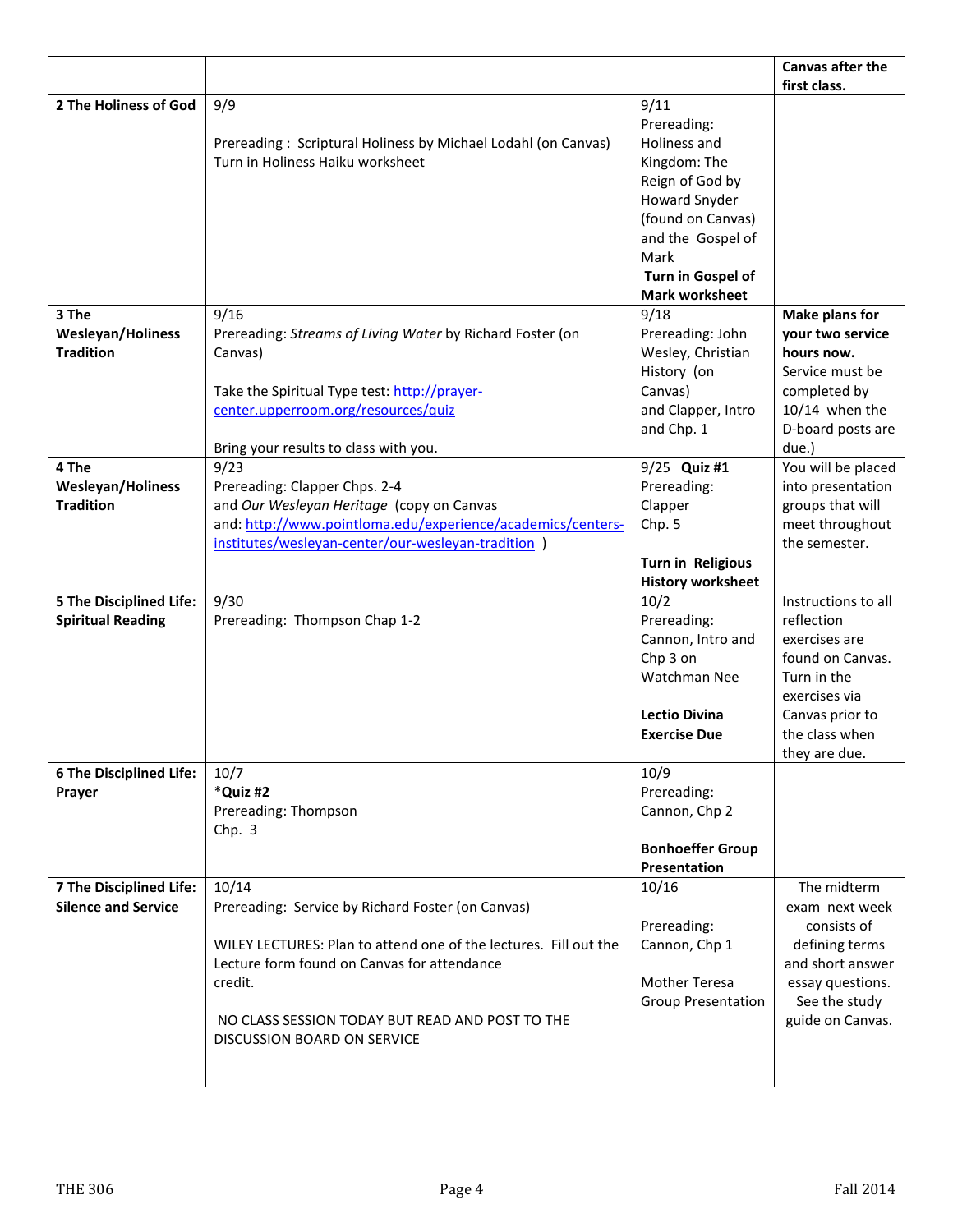| 8 The Disciplined Life:   | 10/21                                                          | 10/23                       |                  |
|---------------------------|----------------------------------------------------------------|-----------------------------|------------------|
| Worship                   |                                                                |                             |                  |
|                           | Prereading: Thompson, Chp. 4 and Cannon, Chp. 5                | MIDTERM EXAM                |                  |
|                           |                                                                |                             |                  |
|                           | <b>Fairuz and Bono</b>                                         |                             |                  |
|                           | <b>Group Presentation</b>                                      |                             |                  |
|                           |                                                                |                             |                  |
|                           |                                                                |                             |                  |
|                           |                                                                |                             |                  |
| 9. The Disciplined        | 10/28                                                          | 10/30                       |                  |
| Life:                     |                                                                |                             |                  |
| Sabbath                   | Thompson, Chp. 6                                               | Prereading:                 |                  |
|                           | Prayer of Examen exercise due                                  | Cannon, Chp. 6              |                  |
|                           |                                                                |                             |                  |
|                           |                                                                | <b>Desmond Tutu</b>         |                  |
|                           |                                                                | Group                       |                  |
| 9 The Disciplined Life:   | 11/4                                                           | <b>Presentation</b><br>11/6 | Turn in your     |
|                           | Lectio In Nature exercise due by 5pm today on Canvas           | <b>Observation of</b>       | Lectio in Nature |
|                           |                                                                | <b>Worship Service</b>      | and Observation  |
|                           |                                                                | Papers due                  | papers via       |
|                           |                                                                |                             | Canvas.          |
| <b>10 The Disciplined</b> | 11/11                                                          | 11/13                       |                  |
| Life:                     | Prereading: Cannon Chp. 4 and Letter from a Birmingham Jail by | Prereading:                 |                  |
| <b>Life Together</b>      | MLK (on Canvas)                                                | Thompson Chp. 7             |                  |
|                           |                                                                | and Letters of Jean         |                  |
|                           | <b>MLK Group Presentation</b>                                  | de Chantal and              |                  |
|                           |                                                                | Francis deSales on          |                  |
|                           |                                                                | <b>Spiritual Direction</b>  |                  |
|                           |                                                                | (on Canvas)                 |                  |
| 11 The Disciplined        | 11/18                                                          | 11/20                       |                  |
| Life:                     | Prereading:                                                    | Prereading:                 |                  |
| <b>Self-Denial</b>        | Thompson Chp. 5                                                | Cannon, 7                   |                  |
|                           |                                                                |                             |                  |
|                           | NO CLASS-ONLINE LECTURE AND QUIZ #3                            | <b>Oscar Romero</b>         |                  |
|                           |                                                                | Group                       |                  |
| 13 The Disciplined        | 11/25                                                          | Presentation<br>11/27       |                  |
| Life: Hospitality         | Prereading: "Year of Plenty" excerpt on Canvas                 | NO CLASS                    |                  |
|                           |                                                                | THANKSGIVING                |                  |
|                           | Year of Plenty Group Presentation and Love Feast               |                             |                  |
| 14 Becoming a             | 12/2                                                           | 12/4                        |                  |
| People of                 | Prereading: Nouwen, Part 1                                     | Prereading:                 |                  |
| Compassion                |                                                                | Nouwen, Parts 2             |                  |
|                           |                                                                | and 3                       |                  |
| 15                        | 12/9                                                           | 12/11                       | The final exam   |
|                           | Prereading: Thompson, Chp. 9                                   | Prereading: A               | consists of      |
|                           | Rule of Life (revised) worksheet due                           | Holiness Manifesto          | defining terms   |
|                           |                                                                | (on Canvas) Post to         | and long essay   |
|                           |                                                                | <b>Discussion Board</b>     | questions. See   |
|                           |                                                                |                             | the study sheet  |
|                           |                                                                |                             | on Canvas.       |

# **FINAL EXAM TIME Tuesday 4:30pm**